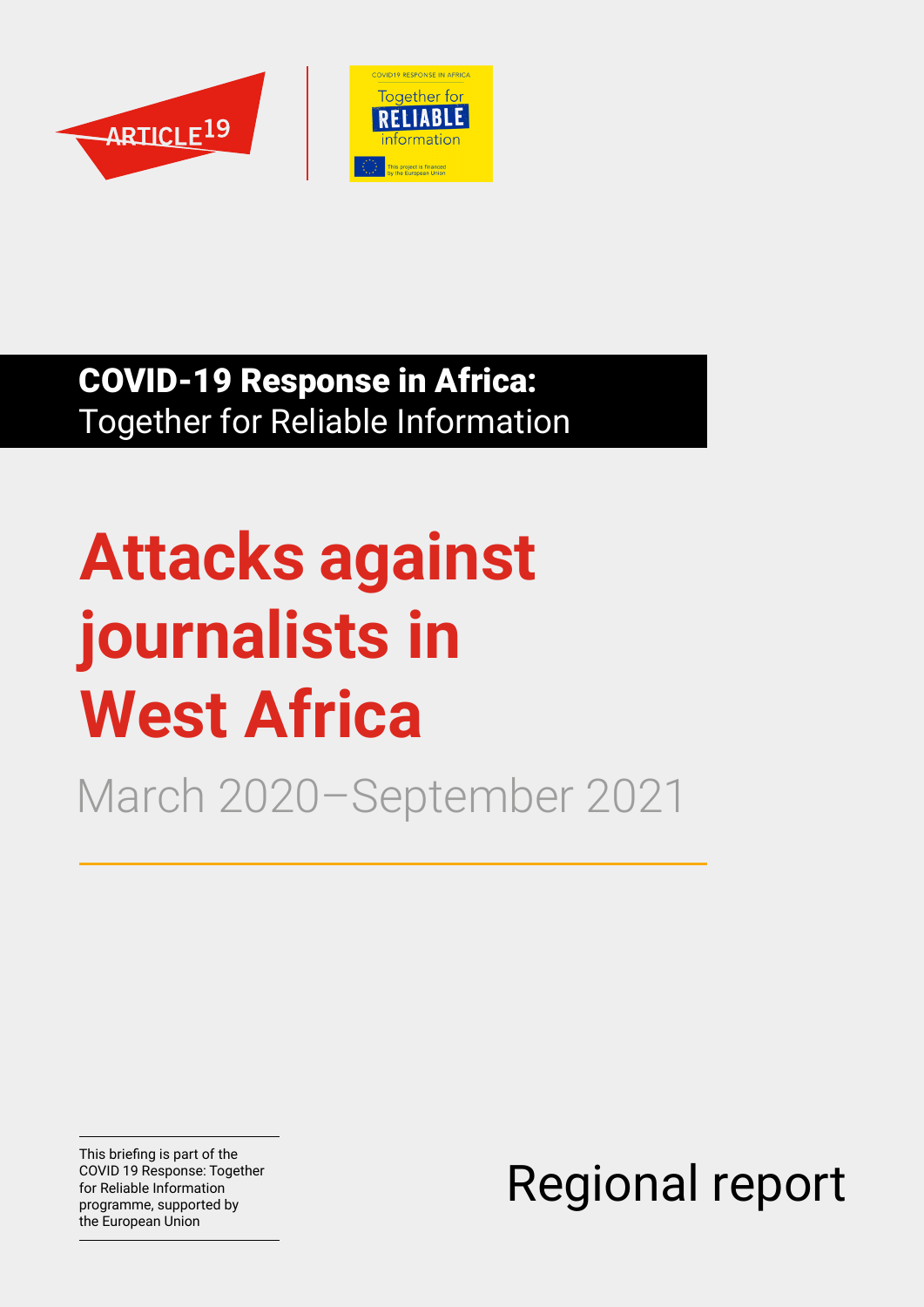#### $\frac{2}{3}$

### **Contents**

| <b>Executive summary</b>                                                    |    |
|-----------------------------------------------------------------------------|----|
| <b>Abbreviations</b>                                                        | 6  |
| <b>Introduction</b>                                                         | 7  |
| <b>COVID-19 in West Africa</b>                                              | 7  |
| The importance of journalists in a pandemic                                 | 8  |
| <b>Methodology</b>                                                          | 9  |
| Scope of the research                                                       | 9  |
| <b>Definition of journalism</b>                                             | 9  |
| <b>Relevant human rights laws and standards</b>                             | 10 |
| <b>International standards</b>                                              | 10 |
| Freedom of expression                                                       | 10 |
| The safety of journalists                                                   | 11 |
| Criminalising defamation                                                    | 11 |
| Criminalising 'false news'                                                  | 11 |
| <b>National frameworks</b>                                                  | 12 |
| Human rights violations against journalists in the context of COVID-19      | 13 |
| <b>Problematic legislation and regulations</b>                              | 13 |
| Failure to recognise journalists reporting on COVID-19 as essential workers | 13 |
| Criminalising false information, disinformation, and defamation             | 14 |
| <b>Attacks against journalists</b>                                          | 15 |
| <b>Physical attacks</b>                                                     | 15 |
| Threats and verbal attacks                                                  | 18 |
| Arbitrary arrests and detentions                                            | 19 |
| <b>Conclusion and recommendations</b>                                       | 22 |
| <b>Recommendations</b>                                                      | 23 |

## About this project

In 2020, ARTICLE 19, Deutsche Welle Akademie, Fondation Hirondelle, Free Press Unlimited, International Media Support, and Reporters Without Borders, in collaboration with UNESCO, joined forces to provide a rapid response to the COVID-19 crisis in Africa. This 18-month project **– COVID-19 Response in Africa: Together for Reliable Information –** received 95% of its funding from the EU.

The overall objective of the project was to provide essential, timely support, and materials to independent media, journalists, and fact checkers in Sub-Saharan Africa to help them fulfil their role of providing quality and reliable information, and to overcome the risks they faced during the crisis. It also aimed to:

- **1. Raise awareness and mobilise local stakeholders** on the safety of journalists reporting on COVID-19 and the need for legislation passed in response to the pandemic to meet international standards on freedom of expression;
- **2. Pressure local state actors and/or add to the momentum for change** on the above issues;
- **3. Create a strong, local, multi-stakeholder network** to advocate for the essential function of a free and independent media with authorities and institutions; and
- **4. Strengthen mechanisms and collaboration for the protection of freedom of expression**, access to information, and other fundamental freedoms in the selected countries.

As part of the project, ARTICLE 19 worked with civil society and media actors in **10 countries** to conduct national-level advocacy and to monitor the legal, policy, and operational environment regarding the provision of reliable information on COVID-19. The project also included advocacy around misinformation and misrepresentation, as well as cases of violations, infringements of press freedom and the right to information, and attacks on journalists and media houses in the countries targeted.

ARTICLE 19 West Africa supported partners in Ghana, Nigeria, and Senegal, while ARTICLE 19 Eastern Africa supported partners in Ethiopia, Kenya, South Africa, South Sudan, Sudan, Tanzania, and Zimbabwe.

About this project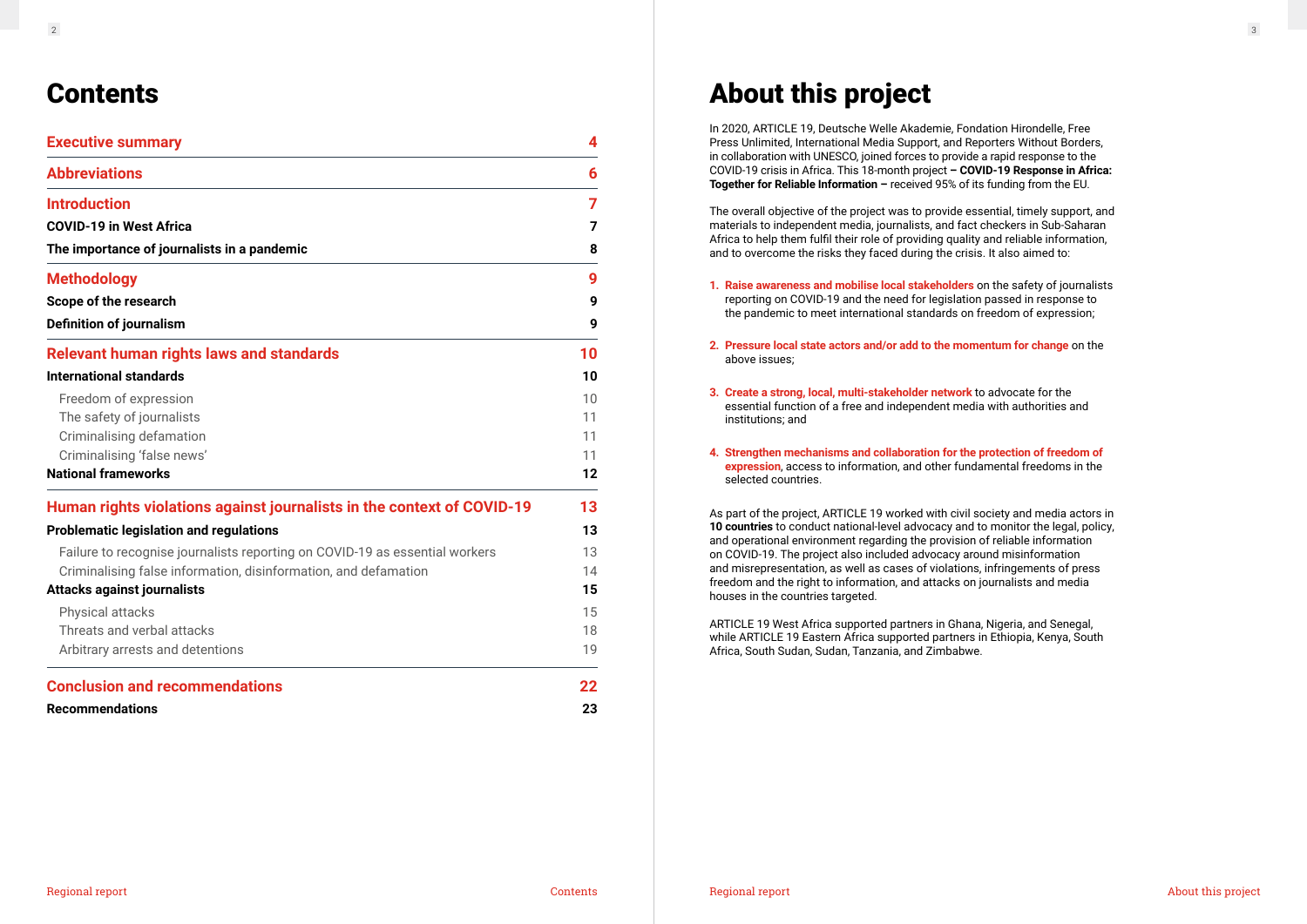# <span id="page-2-0"></span>**Executive summary Executive Summary** Recommendations

Everyone has the right to express themselves freely and through any medium: orally, in writing, and online. The right to freedom of expression includes the right to access information, which is crucial in a pandemic, when people urgently need to know how to protect themselves and their communities, what public health measures the authorities have put in place, and how they can access services. During a public health crisis, people must also be able to be informed about and scrutinise the measures their authorities are taking, and to hold them accountable for their actions.

Journalists play a vital role in disseminating information to the public and holding the authorities to account – and are therefore indispensable during a pandemic. However, our monitoring of violations against journalists reporting on COVID-19 in West Africa from March 2020–September 2021 found that, far from being supported in their crucial work, they often became the targets of attacks by state agents.

As well as documenting these violations, this report analyses governments' actions in the region against their international obligations to protect the right to freedom of expression and access to information, to prevent and investigate attacks against journalists, and to bring perpetrators to justice. It also offers recommendations for the governments of each of the three countries investigated: **Ghana**, **Nigeria**, and **Senegal**.

ARTICLE 19 calls on the governments of **Ghana**, **Nigeria**, and **Senegal** to:

- **Implement the recommendations of the resolution on the safety of journalists**, adopted by the UN Human Rights Council (HRC) on 6 October 2020, which provide guidance on ensuring the safety of journalists in the context of COVID-19;
- **Take all measures necessary to guarantee the safety and security of journalists** by ensuring all law-enforcement and military officers are aware that arbitrary arrests, detentions, and brutality will not be tolerated;
- **Investigate all reports of human rights violations perpetrated against journalists** and ensure that, in cases of violations, investigations are carried out and perpetrators held accountable in trials meeting fair-trial standards;
- **Ensure there are reparations for victims of violence by law-enforcement and military officers**, including adequate compensation;
- **Remove all provisions in laws and regulations criminalising 'false news', defamation, and similar concepts**, and ensure all speech- and COVID-19-related legislation conforms to international standards on freedom of expression; and
- **Implement the provisions of the [African Commission Declaration of](https://www.achpr.org/legalinstruments/detail?id=69)  [Principles on Freedom of Expression and Access to Information in Africa](https://www.achpr.org/legalinstruments/detail?id=69)  [2019](https://www.achpr.org/legalinstruments/detail?id=69)**, including in relation to the safety of journalists.

## Key findings

- State agents subjected journalists reporting on COVID-19 to physical attacks, arbitrary arrests and detentions, and verbal threats;
- Law-enforcement officers used restrictions brought in to combat COVID-19 as an excuse for these violations, even when journalists were exempt from the restrictions;
- The authorities failed to investigate any of these violations, hold the perpetrators accountable, or compensate the journalists affected, deepening an already concerning culture of impunity for attacks against journalists; and
- Laws criminalising 'false information' were used to arrest and charge journalists reporting on COVID-19, despite such laws violating international human rights standards.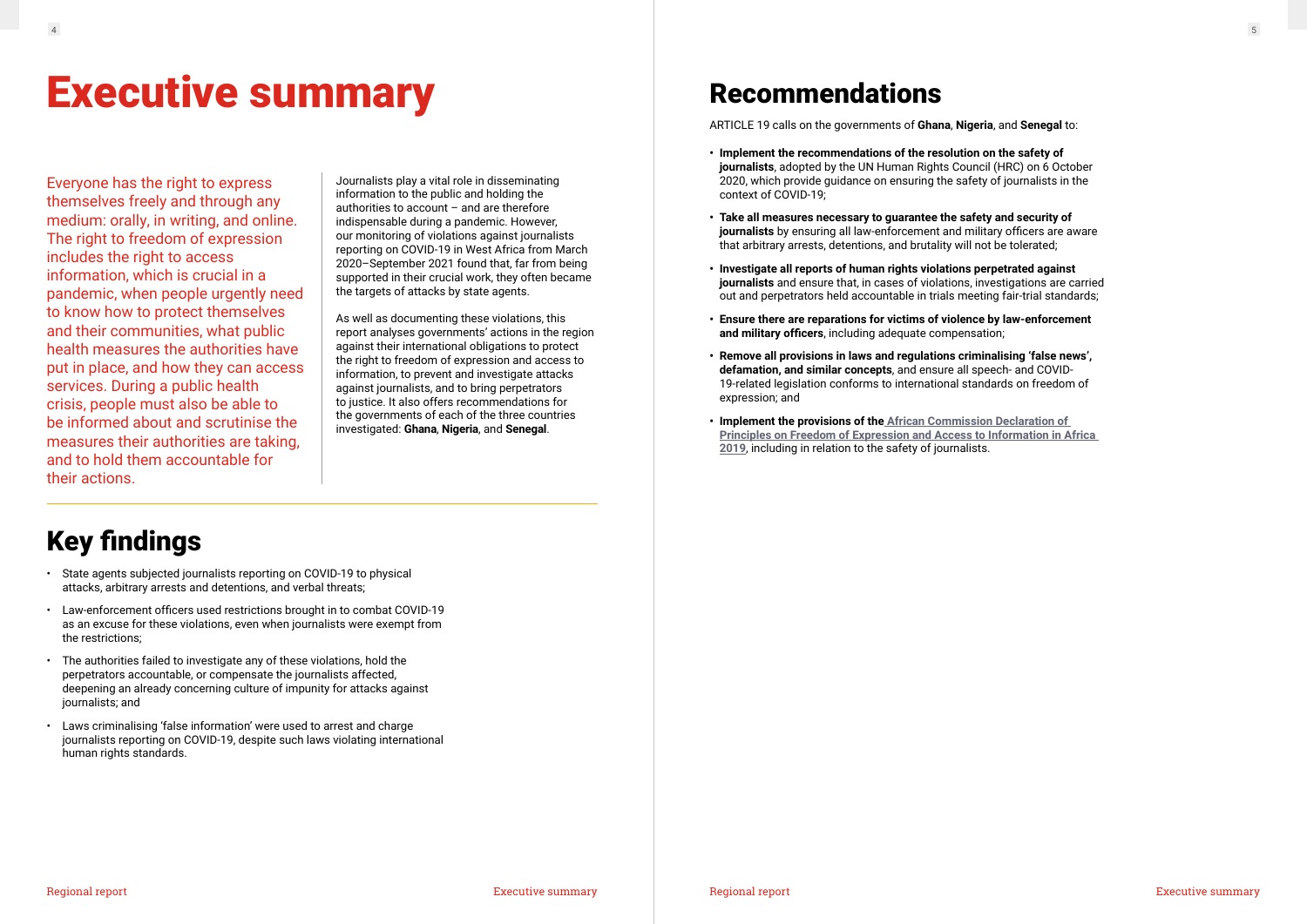# <span id="page-3-0"></span>Abbreviations Introduction

| <b>ACHPR</b> | African Commission on Human and Peoples' Rights      |
|--------------|------------------------------------------------------|
| <b>CDS</b>   | <b>Chief of Defence Staff</b>                        |
| <b>CPJ</b>   | <b>Committee to Protect Journalists</b>              |
| EI           | <b>Executive Instrument</b>                          |
| <b>HRC</b>   | <b>UN Human Rights Council</b>                       |
| <b>ICCPR</b> | International Covenant on Civil and Political Rights |
| <b>MFWA</b>  | <b>Media Foundation for West Africa</b>              |
| <b>NUJ</b>   | Nigeria Union of Journalists                         |
| <b>UDHR</b>  | <b>Universal Declaration of Human Rights</b>         |
| <b>WHO</b>   | World Health Organization                            |

### COVID-19 in West Africa

The first confirmed case of COVID-19 in West Africa was reported in **Nigeria** on 27 February 2020, followed by **Ghana** on 12 March. On 23 March, **Nigeria** recorded the first COVID-19 death in the region.

All three countries responded to COVID-19 by instituting immediate measures to contain and prevent its spread. On 21 March 2020, **Ghana** adopted the Imposition of Restrictions Act, which enabled the President to pass Executive Instruments (EIs) imposing restrictions for up to three months. On 23 March, the Minister of Health declared COVID-19 a public health emergency, and the President banned public gatherings and ordered the closure of schools and places of worship (EI 64). On 30 March, the President ordered a two-week lockdown in some areas (EI 65). Such orders were lifted and reinstated, as deemed necessary, depending on the incidence of COVID-19 in the country.

**Senegal** was not far behind. On 23 March 2020, a presidential decree instituted a national state of emergency. The following day, the Minister of Interior used the decree to ban all movement of people and goods between cities, and to institute a curfew in all provinces between 8pm and 6am. As in Ghana, these measures were then adapted, reinforced, or alleviated as deemed necessary.

Of the three countries, **Nigeria** had the longest lockdown, albeit partial rather than nationwide (as in Ghana). On 30 March 2020, President Mohammed Buhari passed the COVID-19 Regulations, 2020, imposed a 14-day lockdown of Lagos, Ogun, and the Federal Capital Territory of Abuja, and ordered airports and land borders to close. On 13 April, the President extended the lockdown for another 15 days. In areas that were not under lockdown, curfews were imposed and gatherings outside the workplace were restricted to no more than 50 people.

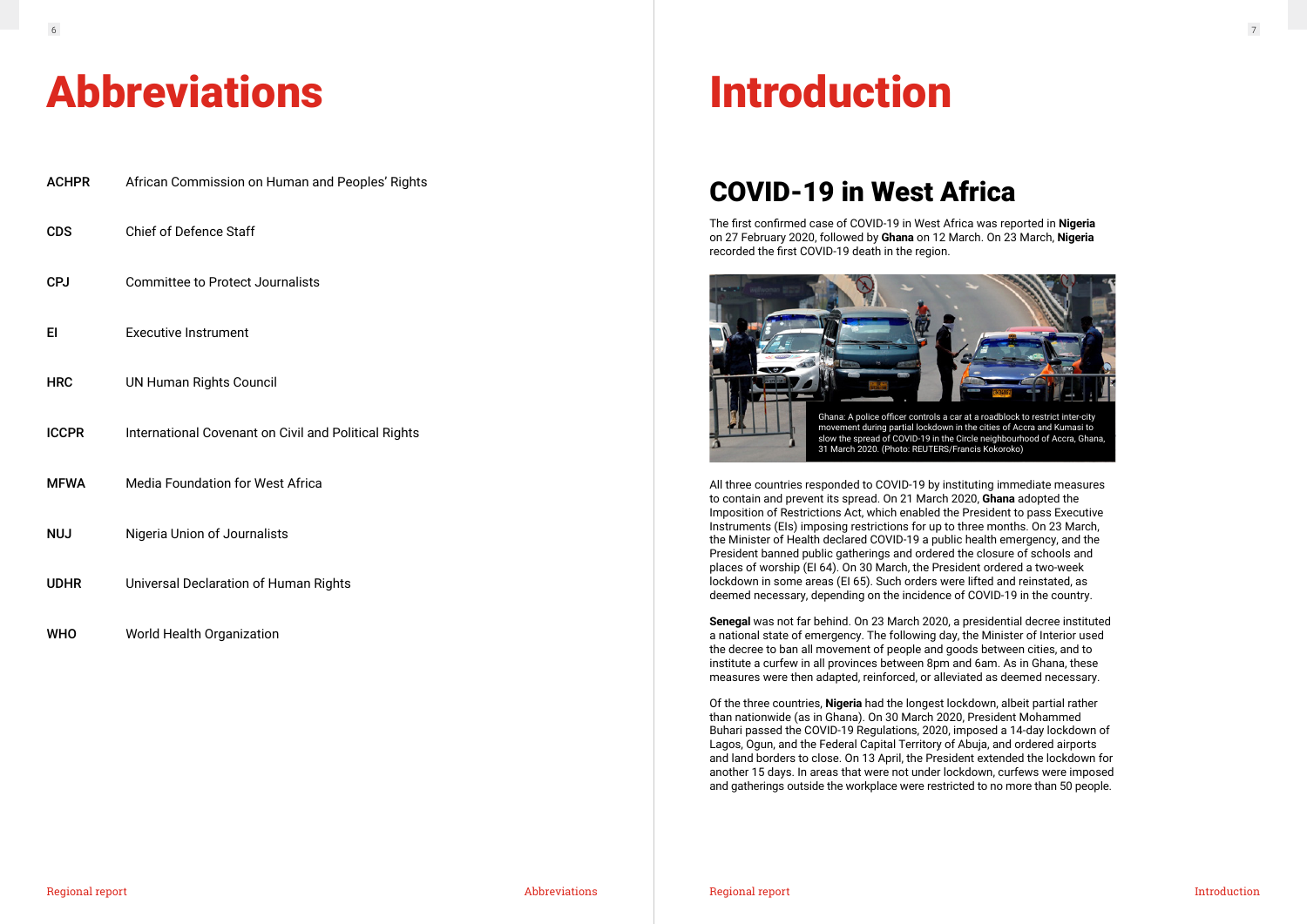## The importance of journalists in a pandemic

Everyone has the right to express themselves freely: orally, in writing, and online. The right to freedom of expression includes the right to access information, which is particularly important in a pandemic, when people urgently need to know how to protect themselves and their communities, what public health measures the authorities have put in place, and how they can access services. In such a crisis, people must also be able to question the measures their authorities are taking, and to hold them accountable for their actions.

The work of journalists has therefore been indispensable since the advent of COVID-19. They have ensured the free flow of information in society, enriched public debate, and popularised health information from scientific sources – roles that, while always important, can be matters of life or death in a pandemic. Journalists have also held governments and other powerful actors accountable for their actions, including public health measures, the provision of timely and accurate information, and the distribution of resources.

Despite the danger of being exposed to the virus themselves, the challenges of media reporting on the ground, lockdowns, curfews, and psychological and financial constraints, journalists have continued to work for the public good throughout the pandemic. They have attended and reported on daily press conferences with the authorities, asking vital questions and obtaining clarity for the population. They have also exposed and denounced irregularities regarding the authorities' response to the pandemic. For example, in **Senegal**, civil society organisations including AfricTivistes – a union of African bloggers and web activists that promotes and defends democratic values, human rights, and good governance through digital media – raised questions regarding the lack of transparency in the management of funds intended for the pandemic. Similarly, in **Nigeria**, BudgIT – a civic-tech organisation advocating for transparency and accountability – decried a lack of accountability in the government's management of COVID-19 funds.

Despite their indispensable role, many journalists experienced mounting barriers to carrying out their work in the region. This is concerning as it contravenes most – if not all – states' constitutions, which enshrine the right to freedom of expression and access to information, as well as states' international obligations to protect freedom of the press.

<span id="page-4-0"></span>Vaccination campaigns began in Senegal in February 2021, and in Nigeria and<br>Ghana in March 2021 – but by the time the Delta variant arrived, instigating<br>a third wave of COVID-19 in the essent helf of 2021 vessine shimmate **Ghana** in March 2021 – but by the time the Delta variant arrived, instigating a third wave of COVID-19 in the second half of 2021, vaccine shipments had virtually ground to a halt. Despite recommendations from the UN and the African Union to ensure at least 70% of the population were vaccinated by the end of 2021, accessing vaccines has been challenging for low-income countries, and vaccine inequity is putting more people at risk of infection  $-$  and possibly death.

## Scope of the research

While there were numerous attacks against journalists and freedom of expression in the period covered, this report focuses solely on those related to the pandemic. In other words, it looks only at **attacks perpetrated against journalists in response to their reporting on COVID-19, or through the use of laws and regulations adopted in response to the pandemic**.

## Definition of journalism

The report uses the [definition](https://www2.ohchr.org/english/bodies/hrc/docs/gc34.pdf) of journalism set out in the International Covenant on Civil and Political Rights (ICCPR), which recognises it as 'a function shared by a wide range of actors, including professional full-time reporters and analysts, as well as bloggers and others who engage in forms of self-publication in print, on the internet or elsewhere'. This definition recognises journalism as an activity, and includes forms of journalism – such as blogging and citizen journalism – that have developed in the context of online communication.

In this report, we use the term 'journalists' to refer to **individuals who are dedicated to investigating, analysing, and disseminating information through any type of written, broadcast (television or radio), or electronic media**.

The information in this report is based on a review of secondary material, including print and digital media, statements from media watchdogs and journalists' representative bodies, and relevant legislation.

The data was grouped into key themes, including physical attacks and killings, arbitrary arrests and detentions, threats and verbal attacks, restrictions in regulations, gender-based violations, suppression of access to information, and disinformation/misinformation.

As in the rest of the world, **Ghana**, **Nigeria**, and **Senegal** have lifted or intensified restrictions throughout the pandemic, depending on the incidence of infection and perceived need.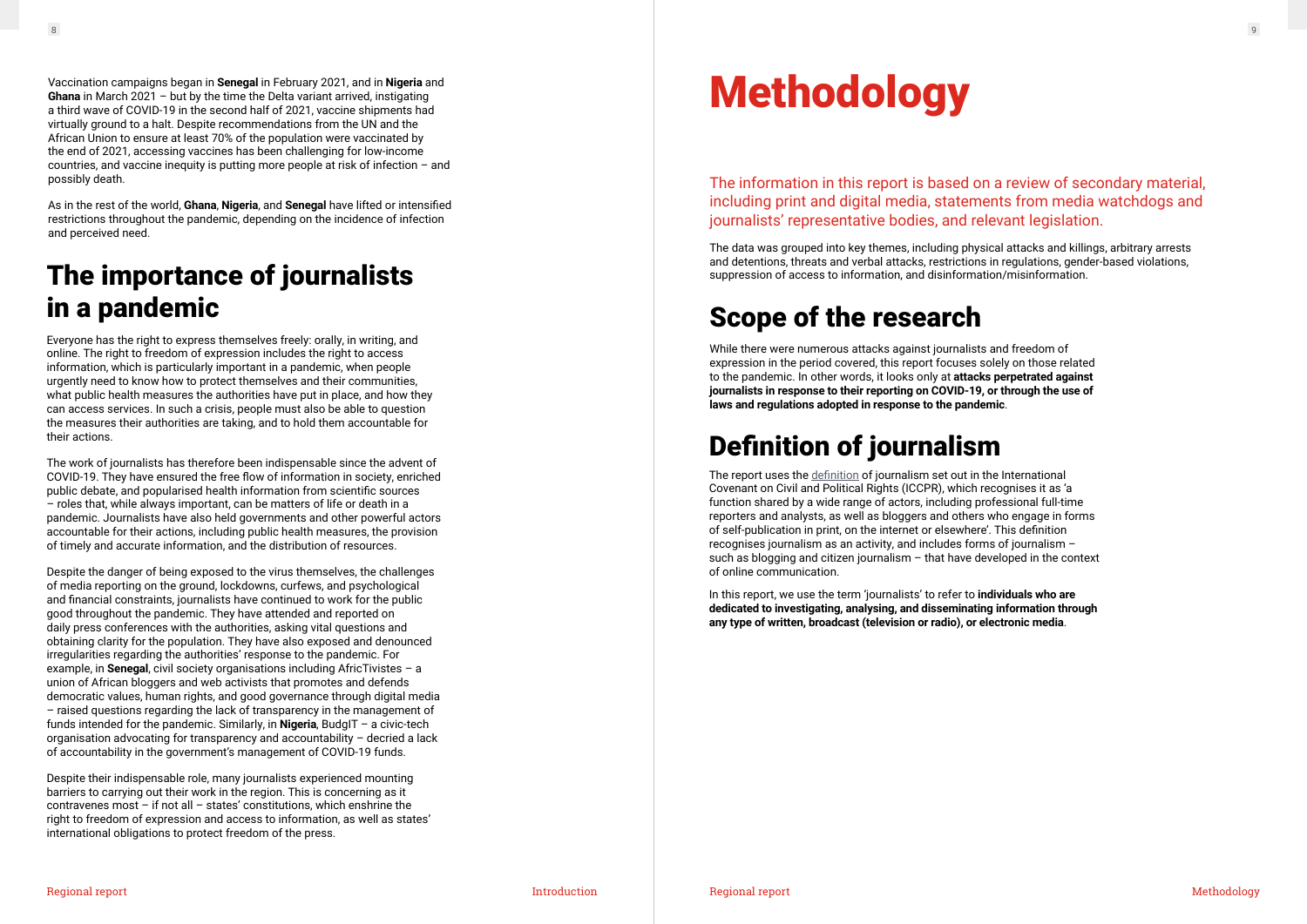### International standards

### **Freedom of expression**

The right to freedom of expression is protected by Article 19 of the Universal Declaration of Human Rights ([UDHR](https://www.un.org/en/about-us/universal-declaration-of-human-rights)), Article 19 of the [ICCPR](https://www.ohchr.org/EN/ProfessionalInterest/Pages/CCPR.aspx), and Article 9 of the [African Charter on Human](https://www.achpr.org/legalinstruments/detail?id=49)  [and Peoples' Rights](https://www.achpr.org/legalinstruments/detail?id=49) (the African Charter). The UN Human Rights Committee, the treaty body of independent experts monitoring states' compliance with the ICCPR, developed [General](https://www2.ohchr.org/english/bodies/hrc/docs/gc34.pdf)  [Comment No. 34,](https://www2.ohchr.org/english/bodies/hrc/docs/gc34.pdf) which expands on the meaning of the right to freedom of expression. The African Commission on Human and Peoples' Rights (ACHPR) also developed the [Declaration of](https://www.achpr.org/legalinstruments/detail?id=69)  [Principles on Freedom of Expression and Access](https://www.achpr.org/legalinstruments/detail?id=69)  [to Information in Africa](https://www.achpr.org/legalinstruments/detail?id=69), which explains the right to freedom of expression in the African Charter.

The scope of the right to freedom of expression is broad. It guarantees to all people the 'freedom to seek, receive and impart information and ideas of all kinds, regardless of frontiers, either orally, in writing or in print, in the form of art, or through any other media of his choice' (Article 19 of the ICCPR).

The right to access information is a key component of the right to freedom of expression. In the context of a global pandemic, the right to freedom of expression and access to information become of paramount importance in ensuring all are aware of how to reduce the risk of contracting the virus, thereby advancing the right to health. Access to information is also important for holding authorities accountable for the distribution of services and public funds related to the COVID-19 response.

While the right to freedom of expression is fundamental, it is not absolute. A state may, exceptionally, limit the right under Article 19(3) of the ICCPR, provided that the limitation is:

- **Provided for by law:** Any law or regulation must be formulated with sufficient precision to enable individuals to regulate their conduct accordingly;
- **In pursuit of a legitimate aim:** Listed exhaustively as respect of the rights or reputations of others, the protection of national security or public order (ordre public), or the protection of public health or morals; and
- **Necessary and proportionate in a democratic society:** If a less intrusive measure can achieve the same purpose as a more restrictive one, the least restrictive measure must be [applied.](http://hrlibrary.umn.edu/undocs/1022-2001.html)

Furthermore, in terms of Article 20(2) of the ICCPR, freedom of expression may be limited if it constitutes advocacy of national, racial, or religious hatred that constitutes incitement to discrimination, hostility, or violence. Such expression must be prohibited by law.

Article 9(2) of the African Charter also reiterates that the right to express and disseminate opinions must be 'within the law'. In addition, the [Declaration](https://www.achpr.org/legalinstruments/detail?id=69#:~:text=The%20Declaration%20establishes%20or%20affirms,to%20express%20and%20disseminate%20information.) [of Principles on Freedom of Expression and](https://www.achpr.org/legalinstruments/detail?id=69#:~:text=The%20Declaration%20establishes%20or%20affirms,to%20express%20and%20disseminate%20information.)  [Access to Information in Africa](https://www.achpr.org/legalinstruments/detail?id=69#:~:text=The%20Declaration%20establishes%20or%20affirms,to%20express%20and%20disseminate%20information.) provides the requirement that any laws suppressing expression must be legitimate, necessary, and proportionate.

### **The safety of journalists**

Several international standards highlight the importance of protecting journalists in relation to the right to freedom of expression and access to information. These include the Human Rights Committee's General Comment No. 34 and the Declaration of Principles on Freedom of Expression and Access to Information in Africa. [The HRC, UN](https://www.ohchr.org/EN/Issues/SafetyOfJournalists/Pages/resolutions.aspx)  [General Assembly, and UN Security Council have](https://www.ohchr.org/EN/Issues/SafetyOfJournalists/Pages/resolutions.aspx)  [further adopted resolutions on the safety](https://www.ohchr.org/EN/Issues/SafetyOfJournalists/Pages/resolutions.aspx)  [of journalists](https://www.ohchr.org/EN/Issues/SafetyOfJournalists/Pages/resolutions.aspx).

On 6 October 2020, the HRC adopted its latest resolution, [45/18 of 2020,](https://undocs.org/en/A/HRC/RES/45/18) which looks at the safety of journalists within the context of COVID-19. The resolution acknowledges 'the coronavirus disease crisis has significant implications for the work, health and safety of journalists and media workers', and expresses deep concern that it 'increases the vulnerability of journalists and weakens media sustainability, independence and pluralism and worsens the risk of the spreading of misinformation and disinformation by limiting access to a wide range of reliable information and opinions'. It further calls on states to 'consider, wherever possible, devising appropriate mechanisms to provide financial support to the media, including local journalism and investigative reporting, and to ensure that support is given without compromising editorial independence'.

### **Criminalising defamation**

The ACHPR passed Resolution 169 on Repealing Criminal Defamation Law in Africa on 24 November 2010. The resolution emphasises that 'criminal defamation laws constitute a serious interference with freedom of expression and impedes on the role of the media as a watchdog, preventing journalists and media practitioners from doing their work without fear and in good faith'. It calls on state parties to repeal criminal defamation laws or insult laws, which impede freedom of speech, and to adhere to the provisions of freedom of expression articulated in the aforementioned regional and international instruments. The call to repeal criminal defamation laws was reiterated in the [Declaration of Principles on Freedom of](https://www.achpr.org/legalinstruments/detail?id=69)  [Expression and Access to Information in Africa](https://www.achpr.org/legalinstruments/detail?id=69)  [of 2019](https://www.achpr.org/legalinstruments/detail?id=69).

### **Criminalising 'false news'**

The Declaration of Principles on Freedom of Expression further calls for the repeal of laws criminalising the publication of 'false news'. Human rights monitors have reiterated this call in relation to COVID-19, when governments around the world have implemented emergency legislation that curtails media freedoms, using the justification of curtailing the spread of 'false news' about the virus. The UN Special Rapporteur on freedom of expression has [stated](https://undocs.org/A/HRC/44/49) that the criminalisation of false news is 'disproportionate, fails to achieve its goal of tamping down information, and deters individuals from sharing what could be valuable information'. International bodies have further [expressed concern](https://www.ohchr.org/EN/NewsEvents/Pages/DisplayNews.aspx?NewsID=25729) that attempts to criminalise false information about COVID-19 may 'create distrust in institutional information, delay access to reliable information and have a chilling effect on freedom of expression'.

Instead of criminalising such false information, states should ensure government efforts to counter it are based on 'full, honest and evolving communication with the public, the promotion and protection of an independent press, and the careful and public correction of misinformation'.

# <span id="page-5-0"></span>Relevant human rights laws and standards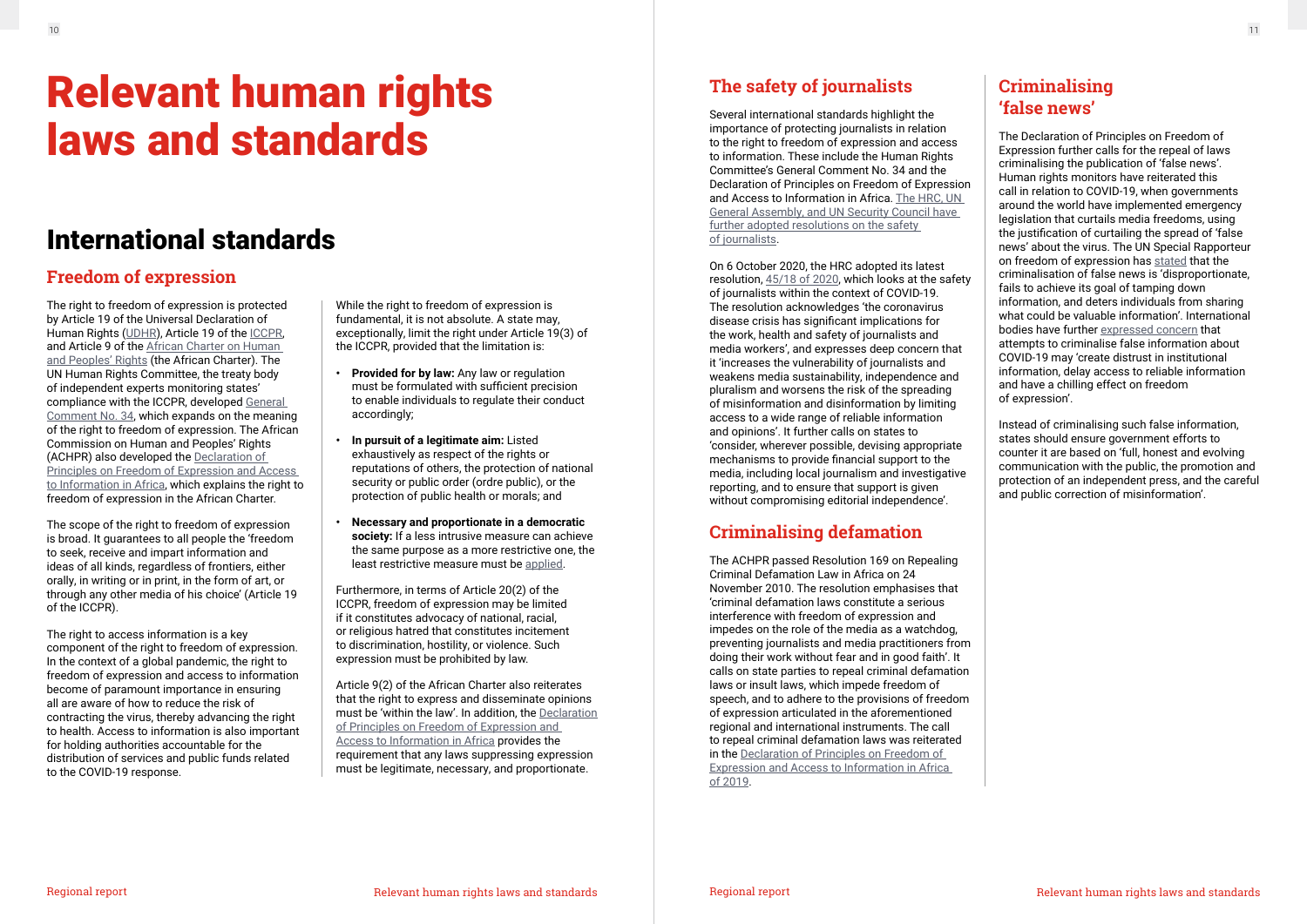The right to freedom of expression is protected under the constitutions of the three countries considered in the report, specifically under Article 21(1)(a) of [Ghana's Constitution](https://www.constituteproject.org/constitution/Ghana_1996.pdf), Article 39 of [Nigeria's Constitution](http://www.nigeria-law.org/ConstitutionOfTheFederalRepublicOfNigeria.htm), and Article 8 of [Senegal's Constitution.](https://www.constituteproject.org/constitution/Senegal_2016.pdf?lang=en) The constitutions of **Ghana** and **Senegal** also specifically mention freedom of the press.

**Nigeria**'s Constitution goes further, recognising everyone's right 'to own, establish and operate any medium for the dissemination of information, ideas and opinions'. In line with international law, Articles 37–41 of the Constitution of Nigeria also provide for the restriction of freedom of expression 'a. in the interest of defense, public safety, public order, public morality or public health; or b. for the purpose of protecting the rights and freedom of other persons'.

In response to COVID-19, the governments of **Ghana**, **Nigeria**, and **Senegal** all implemented legislation and regulations with the ostensible aim of curbing the spread of the virus. However, some of these measures had a chilling effect on the right to freedom of expression and prevented journalists from carrying out their vital work.

In addition, states used existing laws in a punitive way – either to punish journalists for their critical reporting on the pandemic or to suppress such reporting – in an apparent attempt to control the narrative. State security agents in the region also threatened, physically attacked, and/or arbitrarily arrested journalists reporting on COVID-19.

This section reports on our research findings in West Africa, starting with problematic legislation and regulations before moving on to attacks against journalists.

# Human rights violations against journalists in the context of COVID-19

### <span id="page-6-0"></span>National frameworks

## Problematic legislation and regulations

**Failure to recognise journalists reporting on COVID-19 as essential workers**

All three countries restricted people's movement by banning travel between cities, provinces, or countries and implementing curfews. Only those deemed 'essential workers' were allowed to freely circulate.

Journalists in **Senegal** were not allowed to travel during curfews or between cities unless they had permission from the Minister of Interior or a highranking regional official  $-$  a process that was burdensome and excessively bureaucratic.

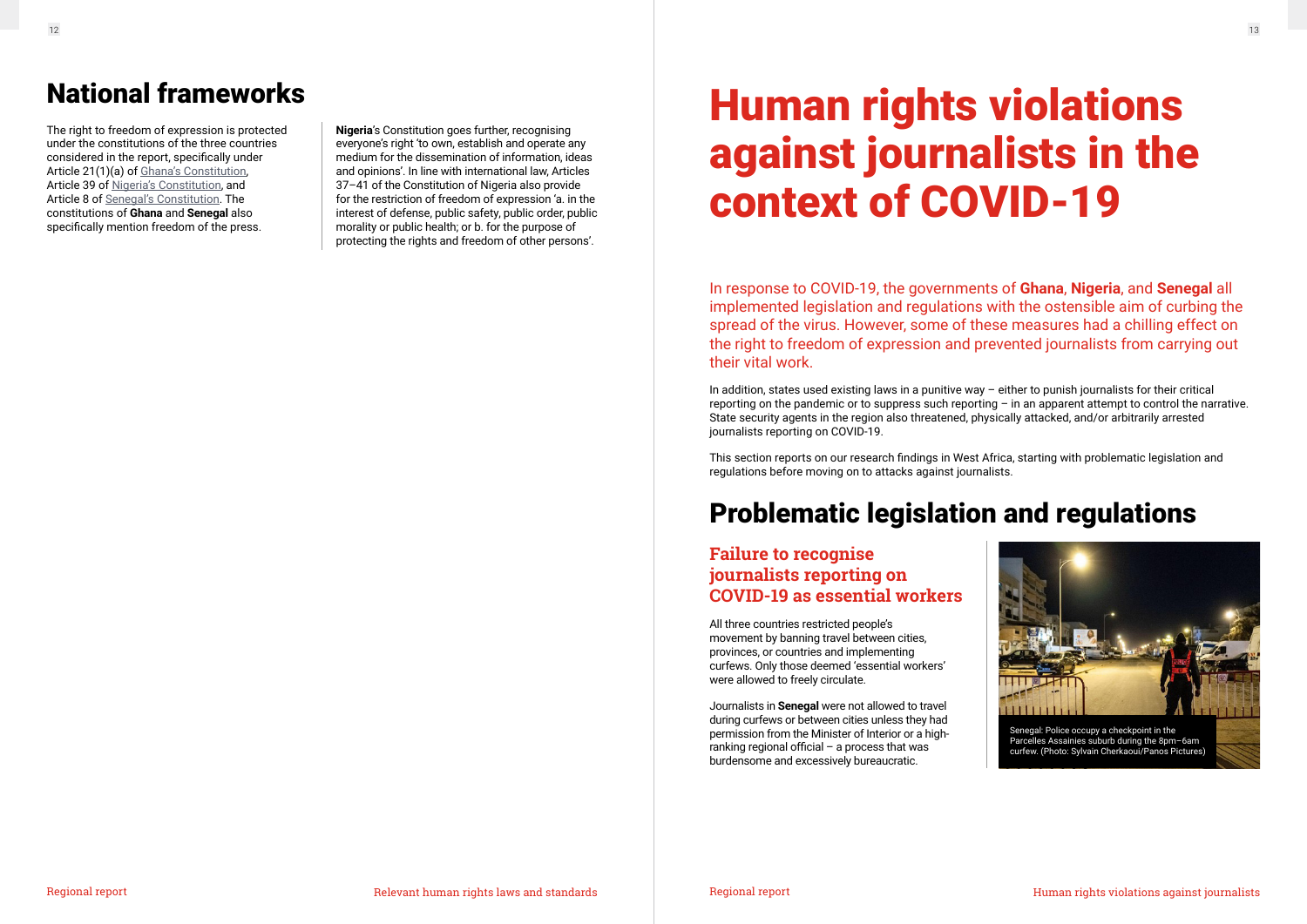<span id="page-7-0"></span>Similarly, in the **Nigerian** states that underwent lockdowns, only media workers who could prove they were unable to work from home were exempted from restrictions on movement brought in by the [COVID-19 Regulations, 2020.](https://nipc.gov.ng/wp-content/uploads/2020/04/COVID-19_REGULATIONS_2020_20200330214102.pdf?) However, due to security officials' continued harassment and intimidation of journalists in the country, the Inspector-General of Polic[e clarified](https://guardian.ng/features/covid-19-intimidation-harassment-detention-of-journalists-surge-in-nigeria/) that journalists counted as 'essential workers' in May 2020, and issued instructions to security agents to that effect.

**Ghana** was the exception; its laws recognised media staff as essential workers, and journalists were therefore legally exempt from the country's two-week lockdown. However, this was not always respected in practice, as in the case of a soldier assaulting TV Africa reporter Samuel Adobah for allegedly breaking lockdown protocols (see Attacks against journalists).

### **Criminalising false information, disinformation, and defamation**

In **Nigeria**, authorities used COVID-19 to pass laws that criminalise the publication of false information. Ebonyi State introduced the Ebonyi State Coronavirus and Other Dangerous (Infectious) Diseases and Related Matters Law (No. 005) 2020. Among other things, this law criminalises the transmission or dissemination, through a computer system or network or otherwise, of false information regarding COVID-19, as well as 'false or misleading information intentionally or recklessly with a view to causing panic or disaffection amongst members of the public' (Sections 9(1) and 12(1)(ii)). This law replicates provisions of Nigeria's criminal laws that prohibit the publication of false information, the punishment for which is up to three years' imprisonment.

In West Africa, journalists faced violations ranging from physical attacks to verbal threats, arbitrary arrests and detentions, and politically motivated prosecutions while carrying out their work in the context of COVID-19. Lawenforcement officers and state security agents carried out almost all of these attacks.

The protection of journalists, and ending impunity for attacks against them, is a global priority for safeguarding freedom of expression. Threats, attacks, arbitrary arrests, and detention – and, in the gravest cases, enforced disappearances or killings – constitute a violation of not only the right to freedom of expression but also the rights to life, bodily integrity, and sometimes health.

### **Physical attacks**

Physical attacks include beating, kicking, slapping, and any other form of attack that inflicts physical pain or injury on a person. Such attacks may constitute a violation of the right to bodily integrity. Security agents, including the police, are required to use non-violent means when carrying out their work. They can only use force when it is impossible to carry out their objective through other means – and that objective must be legitimate. Furthermore, any use of force must be proportionate to the threat posed and/ or the harm a law-enforcement official is seeking to avoid. In other words, the use of force must be [legitimate, necessary, and proportionate](https://www.ohchr.org/en/professionalinterest/pages/useofforceandfirearms.aspx).

However, in all three countries monitored, law-enforcement officers, military personnel, and other state agents appeared to use unnecessary or disproportionate force against groups and individuals when enforcing COVID-19 measures – and, in many cases, the use of force was not provided for by law. State agents also used excessive and unnecessary force against journalists reporting on these enforcement measures.

In **Ghana** and **Senegal**, there were incidents of state security agents refusing to accept journalists' right to circulate during the curfew and lockdown respectively, and of using these restrictions to justify excessive and unnecessary force against them.

## Attacks against journalists

#### **Senegal: Police officer beats journalists reporting on curfew in Touba**

On 24 March 2020, the Government of Senegal imposed a curfew to curtail the spread of COVID-19. The very next day, a police officer beat reporter Adja Ndiaye and cameraman Ousseynou Mbodj, from the private Islamic channel Touba TV, who were reporting on implementation of the curfew in Touba. The two journalists said the police officer refused to consider their authorisation to move around and report on the curfew, which they had [reportedly](https://senego.com/couvre-feu-a-touba-une-journaliste-et-son-cameraman-tabasses_1063649.html) obtained from the regional administrative officials (préfets), as required by COVID-19 regulations.

Ndiaye suffered bruises from the attack and was taken to hospital for examination before being released a few hours later. Although the attack was reported in the press, no prosecution is known to have been made.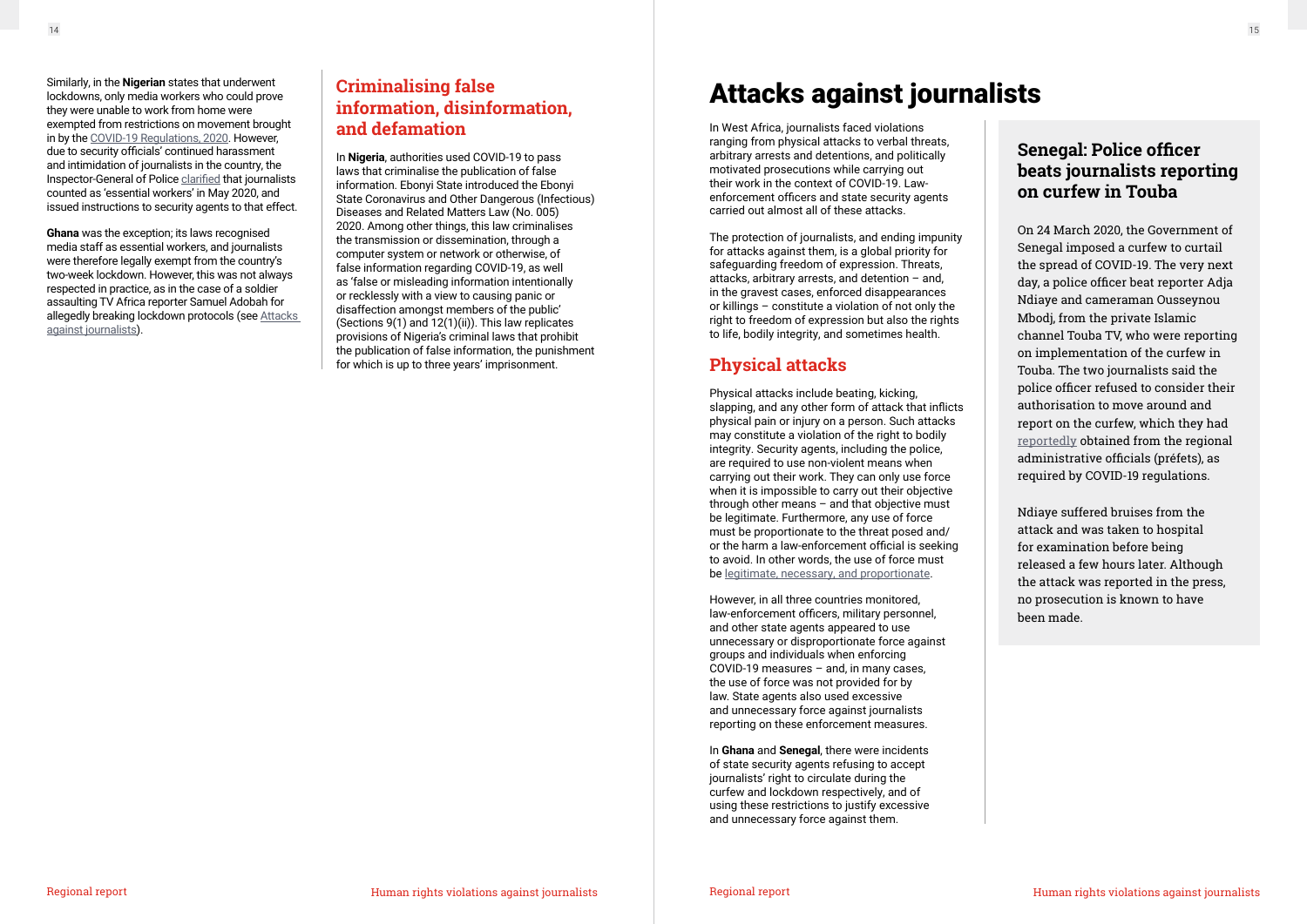The majority of physical attacks against journalists, however, appear to have been related to their reporting on state agents' enforcement of COVID-19 regulations. In **Nigeria**, for example, police and other agents reportedly beat at least four journalists in the course of their duties. None of these state agents are known to have been held accountable for their unnecessary use of force.

### **Ghana: Soldier assaults TV Africa reporter**

On 10 April 2020, a soldier assaulted Samuel Adobah, a reporter with TV Africa, for allegedly breaking lockdown protocols. The incident happened in Accra while the reporter was covering a fire outbreak in a suburb in the capital.

The soldier, identified only as Damfour, arrived at the scene of the fire after Adobah had identified himself to the military team that was already enforcing lockdown protocols on the ground. Security guards had granted Adobah access to cover the incident. Upon reaching the scene, Damfour slapped Adobah from behind several times and further assaulted him for breaking lockdown protocols. Adobah made a formal complaint to the police, after which he went to hospital, where he was treated for headaches and body pains.

On 3 May 2020, the Media Foundation for West Africa (MFWA) petitioned the Chief of Defence Staff (CDS) of the Ghana Armed Forces, Lieutenant General Obed Boamah Akwa, to investigate the incident. In a letter dated 13 May 2020, the Chief of Staff, Rear Admiral Issah Adams Yakubu, on behalf of the CDS, stated that 'any soldier found culpable will be dealt with in accordance with our disciplinary code'.

However, at the time of writing (December 2021), no further information was available regarding disciplinary or other measures taken against the soldier responsible.

### **Nigeria: Security official attacks journalist photographing a hotel in Umuguma**

According to [reports](https://www.mfwa.org/country-highlights/nigerian-security-forces-censor-coverage-of-covid-19-obstruct-delivery-of-newspapers/) by the MFWA, Angela Nkwo-Akpolu, the Imo State correspondent of Leadership newspaper, was attacked by security operatives from the Department of State Services on 28 March 2020 at Fancy Hotel in the Umuguma area of Owerri West, Imo State. The state government had sealed off the hotel, with five guests still in it, as part of its COVID-19 contact-tracing protocols. A source told the [Daily Trust](https://dailytrust.com/amp/journalist-attacked-as-security-seals-off-owerri-hotel-suspected-for-covid-19) that the security team banned anyone from entering or leaving the hotel for 14 days.

Nkwo-Akpolu reportedly went to the Fancy Hotel after being told about an incident there. She stated that one of the security operatives approached her while she was sitting in her car taking photos. The operative apparently had no problem with her presence after she introduced herself. However, a man she believed to be a state security agent (as he was wearing a Department of State Services T-shirt) suddenly walked up to her, seized her glasses and iPad, and appeared to attempt to beat her, but policemen at the scene intervened. The state security agent reportedly

#### **Nigeria: Police beat Daily Post journalist reporting on COVID-19 enforcement in Osun State**

On 3 August 2020, police officers reportedly slapped, kicked, and used batons to [beat](https://cpj.org/2020/08/nigerian-journalist-sikiru-obarayese-attacked-by-police-while-covering-covid-19-lockdown/) Sikiru Obarayese, correspondent with the Daily Post, while he reported on officers' enforcement of COVID-19 restrictions in Old Garage, a suburb of Oshogbo, Osun State. Sikiru Obarayese later told the Committee to Protect Journalists (CPJ) that police questioned him after he photographed officers beating people who had allegedly violated the state requirement to wear face masks.

### **Nigeria: Environment Task Force officers attack two journalists monitoring lockdown in Uvwie**

On 1 April 2020, officers reportedly from the Environment Task Force attacked the Chairman of the State Council of the Nigeria Union of Journalists (NUJ), Michael Ikeogwu, and the *Daily Post's* Mathew Omonigho, in Uvwie Local Government Area. Ikeogwu [report](https://www.mfwa.org/country-highlights/covid-19-environmental-task-force-beat-journalists/)ed that he and Omonigho were monitoring local compliance with the state government's stay-at-home order when

also pushed her and deleted photos from her camera.

No action is known to have been taken against the state security agent for the incident.

they came across some local residents undertaking a sanitation exercise. He asked the leader of the Task Force, Kingsley Iweka, why they were forcing residents to take part in this exercise when a lockdown order was in place.

The question apparently infuriated Iweka, who ordered five of his subordinates to attack Ikeogwu and Omonigho. They destroyed Omingho's camera and detained both journalists for around 45 minutes. They were only freed after the Chairman of the Environment Task Force, Sylvester Oromoni, intervened. Oromoni [said](https://www.premiumtimesng.com/regional/south-south-regional/385321-covid-19-task-force-attacks-journalists-in-delta.html) the Task Force had indeed ordered residents to undertake the clean-up task, but pleaded that "the matter should end there".



Nigeria: A police officer beats a man who violated COVID-19 restrictions with a nightstick as the Lagos State Environmental Protection Agency inspects/ closes hospitality businesses on 19 July 2020. (Photo: Olukayode Jaiyeola/NurPhoto via Getty Images)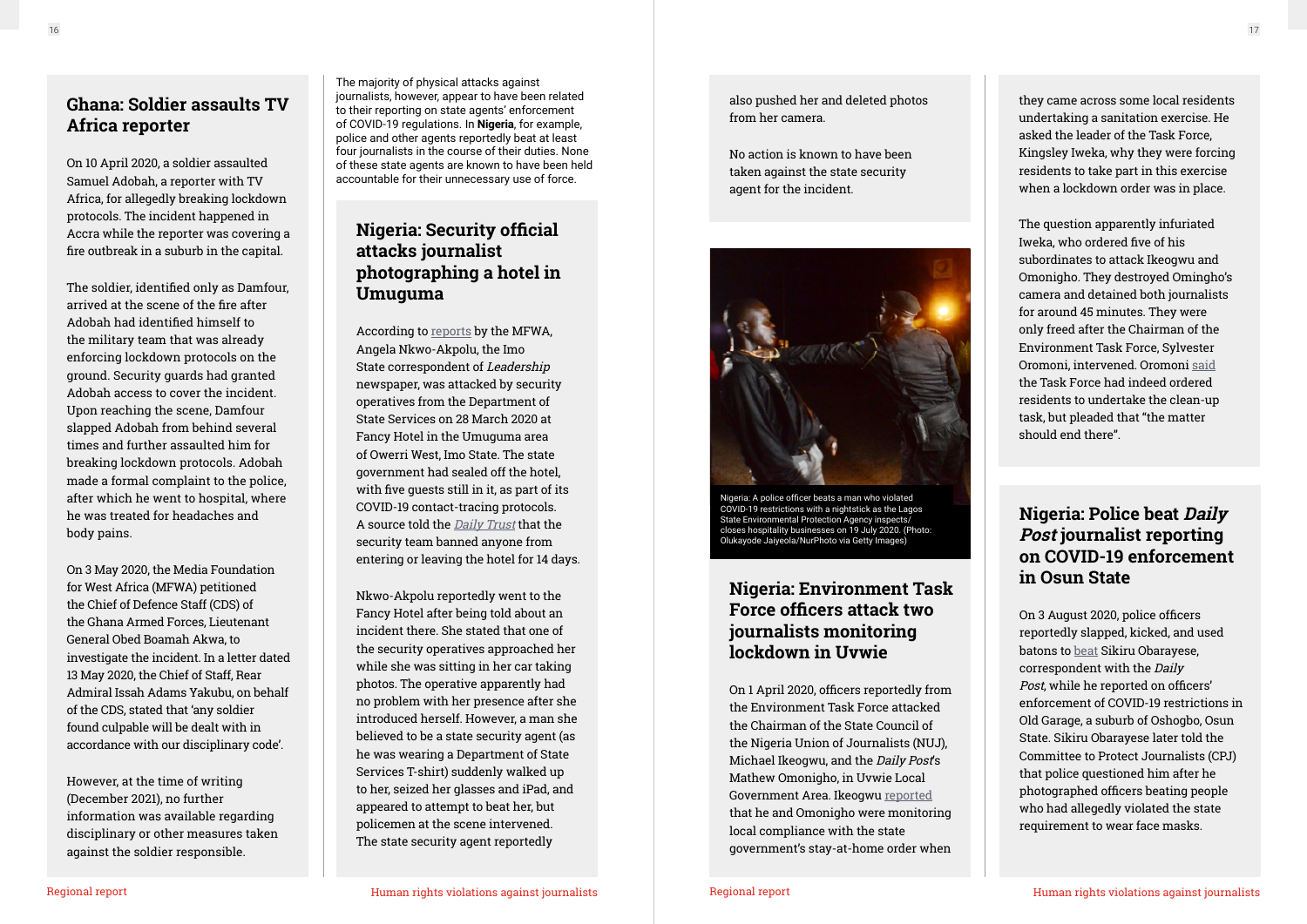In **Ghana**, Lieutenant Betrot Ampoma beat the journalist Abdul Ganiyu (see next section) – another example of a state agent using unlawful and unnecessary force against a journalist for their reporting around the pandemic. No action is known to have been taken against the perpetrator in this case, nor in any of the other cases of physical attacks featured here.

### **Threats and verbal attacks**

Threats and verbal attacks include threats of bodily harm, including death; may be direct or via third parties, via electronic or physical communications, and implicit or explicit; and may encompass references to killing a journalist's friends, family, or sources. These kinds of threats may include surveillance or trailing, harassing phone calls, arbitrary judicial or administrative harassment, aggressive declarations by public officials, or other forms of pressure that can jeopardise the safety of journalists in pursuing their work. Such threats can also have a chilling effect on freedom of expression and the ability of journalists to conduct their work, leading to self-censorship.

There have been reports of government officials in West Africa issuing aggressive statements against journalists in relation to their reporting on COVID-19. For example, in **Senegal** on 14 March 2020, the Minister of Health and Social Action appeared to threaten journalists with legal action when he declared he would lodge a complaint with the State Attorney General against any publication that carried 'false information' on COVID-19. He [reportedly](https://www.jeuneafrique.com/912549/societe/coronavirus-dakar-annonce-des-mesures-judiciaires-contre-les-diffuseurs-les-fake-news/) added that any individual spreading false rumours about COVID-19 would be considered an "enemy of the Republic undermining the efforts of the State to control the pandemic".

In **Ghana**, state agents and unidentified individuals reportedly threatened journalists in relation to their critical reporting on COVID-19 response measures. At least one threat was reportedly issued, and later implemented, by a military official.

International bodies, including the [HRC](https://digitallibrary.un.org/record/3888335/files/A_HRC_RES_45_18-EN.pdf) and [ACHPR,](https://www.achpr.org/legalinstruments/detail?id=69) have raised concerns about threats against journalists by political and other figures. They have called on states to take steps to ensure the security of journalists, including carrying out prompt, effective, and impartial investigations into threats and reprisals against them, as well as access to appropriate restitution, compensation, and assistance. States are further required to ensure government officials publicly, unequivocally, and systematically condemn threats and attacks against journalists and refrain from verbally attacking them. In addition, states must take measures to prevent threats by non-state actors.

### **Arbitrary arrests and detentions**

An arbitrary arrest is one that falls into one of the following categories, among others:

- **When it is clearly impossible to invoke any legal basis** justifying the deprivation of liberty;
- **When it is carried out without due regard to the international norms relating to the right to a fair trial**, such as the right to presumption of innocence and right to a lawyer; or
- **When detention is used in response to the legitimate exercise of human rights**, such as arresting peaceful protesters for the mere exercise of their rights to freedom of opinion and expression or freedom of association and assembly.

Where an arrest is arbitrary, the detention will also be arbitrary; and even where an arrest is not arbitrary, the detention will be arbitrary if continued detention falls within one of the above categories.

Headquarters to make a complaint, he was asked to return the next day to give a statement. However, five soldiers later stormed Ganiyu's office at Zuria FM and took him back to the Ashanti headquarters to lodge a complaint of false reporting against him. No further information was publicly available at the time of writing (December 2021).

#### **Nigeria: Police raid NUJ secretariat and arrest 12 journalists for allegedly violating lockdown**

On 2 April 2020, police raided the NUJ secretariat in Yola, Adamawa State, and [arrested](https://www.thisdaylive.com/index.php/2020/04/03/police-raid-nuj-secretariat-in-adamawa-arrest-12-journalists/) 12 journalists for allegedly violating the lockdown order, which prohibited mass gatherings, despite journalists being exempt from that order. The journalists had returned from an assignment on COVID-19; some were using the secretariat's Internet to file their reports (as local cybercafes were closed due to the lockdown), while others were watching the COVID-19 update from the disease-control centre.

The state NUJ chairman, Ishaka Deden, [said](https://www.thisdaylive.com/index.php/2020/04/03/police-raid-nuj-secretariat-in-adamawa-arrest-12-journalists/) he was 'very shocked to see three trucks loaded with armed policemen coming to disrupt the peace of the journalists'.

The 12 journalists were taken to the Special Anti-Robbery Squad's detention facility, where they were detained. No further information was available at the time of writing (December 2021).

#### **Ghana: Soldier attacks General Manager of Kumasi-based Zuria FM**

On 3 April 2020, the General Manager of Kumasi-based Zuria FM and correspondent for Deutsche Welle Radio, Abdul Ganiyu, reportedly received a threat via phone from someone who was then unknown to him. The person threatened him about a critical report his radio station had published on Facebook about alleged military brutality against a 71-year-old man, who they claimed had flouted the COVID-19 lockdown order.

According to [reports](https://www.mfwa.org/issues-in-focus/mfwa-condemns-assault-on-manager-of-zuria-fm-demands-accountability/), the unknown caller revealed herself in person to Ganiyu two days later (5 April). Ganiyu was conducting an interview at a community clean-up exercise to reduce unsanitary conditions and fight the spread of COVID-19 when Lieutenant Betrot Ampoma, the commander of the patrol team at Asokore Mampong Municipality, confronted him. She asked him again about Zuria FM's publication of the story about alleged brutality against a 71-year-old man. Ganiyu reported that she then bundled him into a patrol car and slapped him several times.

According to [MFWA,](https://www.mfwa.org/issues-in-focus/mfwa-condemns-assault-on-manager-of-zuria-fm-demands-accountability/) the soldier only released Ganiyu after intervention by Honourable Alhaji Alidu Seidu – the Asokore Mampong Municipal Chief Executive and leader of the clean-up exercise Ganiyu had been covering.

MFWA reported that, when Ganiyu went to the Ashanti Regional Police

<span id="page-9-0"></span>According to Obarayese, the order for the police to beat him came from Adebayo Adeleke, a local state commissioner, who was at the scene. Adeleke denied this, both to the CPJ and in [an article](https://www.newsindicator.com.ng/2020/08/03/osun-commissioner-denies-ordering-brutality-on-journalist/) he published on the website News Indicator.

In **Nigeria**, at least 13 journalists were reportedly arbitrarily arrested and/or detained in the course of their work for allegedly violating COVID-19 restrictions.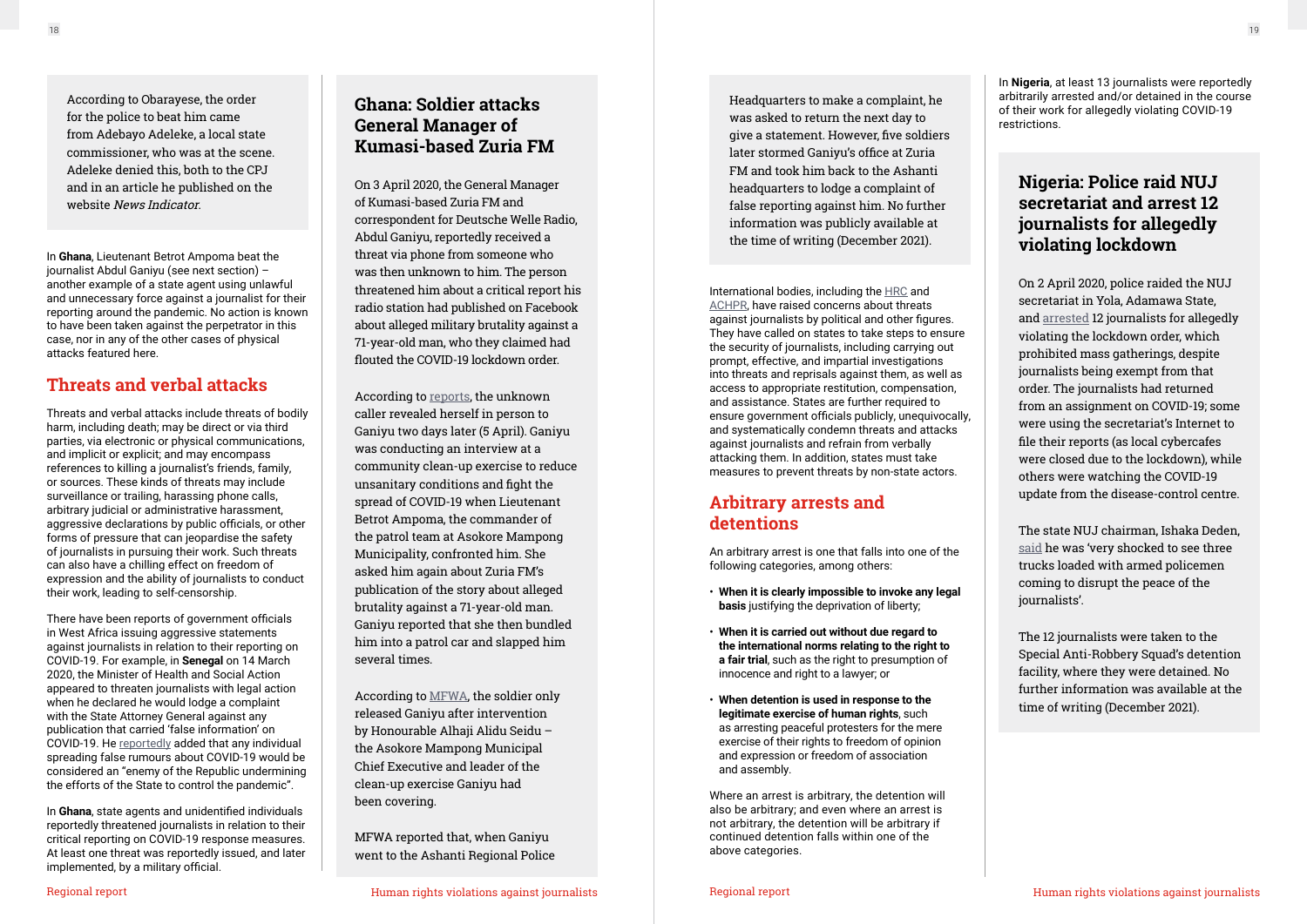### **Nigeria: Africa Independent Television journalist arrested for allegedly violating lockdown**

On 13 April 2020 in Kano State, police [arrested](https://ait.live/updated-ait-reporter-detained-in-kano-over-lockdown) yet another journalist, Yasir Adamu, from Africa Independent Television, for allegedly violating the state's seven-day COVID-19 lockdown. This was despite Nigeria's Information Minister, Lai Mohammed, having [announced '](https://www.premiumtimesng.com/news/top-news/389126-coronavirus-journalists-at-risk-as-health-workers-lai-mohammed.html)an exemption for journalists to work without any threats from the security agents' at one of the Presidential Task Force's daily briefings, and despite Adamu having identified himself as a journalist on essential duty before his arrest.

Adamu was [held](https://ait.live/updated-ait-reporter-detained-in-kano-over-lockdown/) at Mandawari Police Station for a few hours until the State Commissioner of Police, Habu Sani, ordered his immediate release.

Due to security officials' continued harassment and intimidation of journalists, the Inspector-General of Police, Mohammed Adamu, further [clarified](https://guardian.ng/features/covid-19-intimidation-harassment-detention-of-journalists-surge-in-nigeria/) which professions counted as 'essential workers' in May 2020, and issued instructions to security agents to that effect. No action is known to have been taken against any officers for the arbitrary arrest of Yasir Adamu.

### **Nigeria: Journalist arrested under COVID-19 law for publishing 'false and damaging' information**

On 18 April 2020, Chijioke Agwu, a reporter with the Sun newspaper. became one of the first reported cases of the misuse of COVID-19 regulations against journalists. The Governor of Ebonyi, David Umahi, [ordered](https://cpj.org/2020/04/nigerian-police-arrest-2-journalists-governor-canc/) Agwu's arrest and prosecution for allegedly publishing 'false and damaging' information about a Lassa fever outbreak in the state, which violated the [Ebonyi State Coronavirus and](https://www.facebook.com/atwanationalpage/posts/ebonyi-state-infectious-diseases-emergency-prevention-regulations-2020preamblewh/2564400920495240/)  [Other Dangerous \(Infectious\) Diseases](https://www.facebook.com/atwanationalpage/posts/ebonyi-state-infectious-diseases-emergency-prevention-regulations-2020preamblewh/2564400920495240/)  [and Related Matters Law \(No. 005\)](https://www.facebook.com/atwanationalpage/posts/ebonyi-state-infectious-diseases-emergency-prevention-regulations-2020preamblewh/2564400920495240/)  [2020](https://www.facebook.com/atwanationalpage/posts/ebonyi-state-infectious-diseases-emergency-prevention-regulations-2020preamblewh/2564400920495240/). The law provides for a fine, prison sentence, or both for spreading false information. As such, although Agwu was not reporting on COVID-19, the new legislation passed in the wake of COVID-19 was used to arrest him. He was later released without charge.

### **Nigeria: Journalist charged with defamation and conspiracy for publishing article critical of state's COVID-19 response**

On 27 April 2020, officers from Nigeria's Department of State Services [arrested](https://cpj.org/2020/05/nigerian-journalist-kufre-carter-detained-for-1-month-charged-with-defamation-and-conspiracy/) journalist Kufre Carter, a journalist with the privately owned radio station XL 106.9 FM, in Uyo, Akwa Ibom State. Carter's alleged crime, according to his [charge sheet,](https://cpj.org/2020/05/nigerian-journalist-kufre-carter-detained-for-1-month-charged-with-defamation-and-conspiracy/) was 'caus[ing an] article to be published' on [First Reports Online](https://firstreportsonline.com/leaked-audio-aks-health-comm-is-a-paracetamol-doctor-he-will-kill-us-all/) on 25 April, which featured the audio of a phone call in which two unnamed people criticised how Akwa Ibom State Health Commissioner Dominic Ukpong had handled COVID-19 in the state.

Carter was [detained for one month](https://cpj.org/2020/05/nigerian-journalist-kufre-carter-detained-for-1-month-charged-with-defamation-and-conspiracy/)  [and charged with defamation and](https://cpj.org/2020/05/nigerian-journalist-kufre-carter-detained-for-1-month-charged-with-defamation-and-conspiracy/)  [conspiracy.](https://cpj.org/2020/05/nigerian-journalist-kufre-carter-detained-for-1-month-charged-with-defamation-and-conspiracy/) The charge sheet also alleged that the article and recording were 'false' and contained 'defamatory words against' Ukpong. Defamation is a criminal offence in Nigeria under Sections 373–381 of the Nigerian Criminal Code Act.

Carter was released on bail on 27 May 2020. On 20 November, Chief Magistrate Winifred Umohandy threw the case out of court for ['lack](http://saharareporters.com/2020/11/20/court-throws-out-akwa-ibom-government-case-against-journalist-arrested-detained-%E2%80%98defaming)  [of diligent prosecution'](http://saharareporters.com/2020/11/20/court-throws-out-akwa-ibom-government-case-against-journalist-arrested-detained-%E2%80%98defaming) because the government did not produce any witnesses against Carter, while Ukpong – who claimed to have been defamed – did not show up to court.

Many of those detained for allegedly contravening lockdown rules were released without charge. However, in **Nigeria**, at least three other journalists were arrested for articles they published on COVID-19 and charged under laws prohibiting 'false news' or defamation.

Law-enforcement officers are empowered to carry out arrests – but they can only do so in line with the law. This means that the alleged crime, the reason for the arrest, and the procedure followed for the arrest must be provided by law. Law-enforcement officers cannot carry out an arrest where no crime is reasonably suspected to have been committed. In addition, in accordance with international law, law-enforcement officers must ensure those arrested are informed about the reasons for their arrest and the charges against them, have access to a lawyer, and are promptly taken before a competent authority to have the legality of their detention determined, among other rights (Articles 9 and 14 of the ICCPR). These rights are known as 'due process rights'. Arrests carried out without guaranteeing due process rights are arbitrary. However, in the majority of cases mentioned above, the arrests were carried out without a legal basis, and do not appear to have been carried out in a manner that respects due process rights.

Furthermore, even where there is a law criminalising certain acts, such as the publication of false information, the law must be in line with international human rights laws and standards. As mentioned, any law suppressing freedom of expression must meet the requirements of necessity, legality, and proportionality. The laws used to arrest journalists for allegedly publishing false or defamatory information do not meet these standards. An arrest based on a law that violates international human rights laws and standards on freedom of expression constitutes a violation of not only the right to freedom of expression but also the right not to be arbitrarily arrested or detained.

States must investigate all cases of arbitrary arrests and detentions and ensure perpetrators of such violations are brought to justice. Those subjected to such arbitrary arrests and detentions should also receive effective remedies, including adequate compensation for the violation of their rights.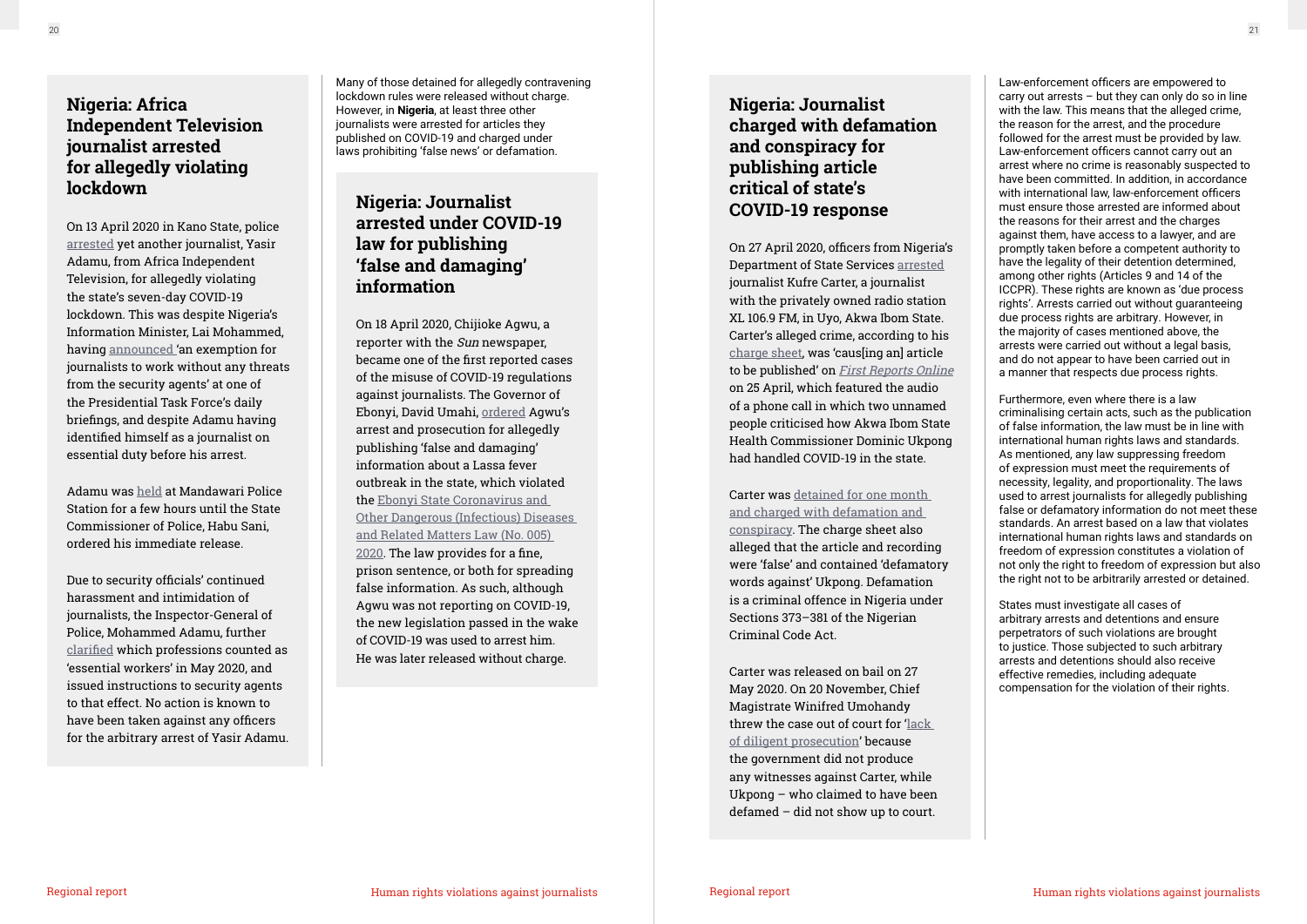Our monitoring of violations against journalists reporting on COVID-19 in West Africa found that, far from being supported in their crucial role in disseminating information and holding the authorities to account, they too often became the targets of attacks by state agents and problematic legislation.

The pandemic is not over. In late December 2021, reflecting on two years since the outbreak of COVID-19, World Health Organization (WHO) Director-General Tedros Ghebreyesus [remained](https://news.un.org/en/story/2021/12/1108932) "highly concerned" that the more transmissible Omicron variant was leading to "a tsunami of cases" worldwide, while the WHO warned that 'new variants could become fully resistant to current vaccines or past infection'. In this ever-changing context, countries may continue to bring in restrictions to attempt to curb the spread.

It is vital that such restrictions do not impact on the right to freedom of expression and access to information, and that journalists do not come under attack simply for carrying out their indispensable work.

# <span id="page-11-0"></span>Conclusion and recommendations

### Recommendations

ARTICLE 19 calls on the governments of **Ghana**, **Nigeria**, and **Senegal** to:

- **Implement the recommendations of the [resolution on the safety of](https://digitallibrary.un.org/record/3888335/files/A_HRC_RES_45_18-EN.pdf)  [journalists](https://digitallibrary.un.org/record/3888335/files/A_HRC_RES_45_18-EN.pdf)**, adopted by the HRC on 6 October 2020, which provide guidance on ensuring the safety of journalists in the context of COVID-19;
- **Take all measures necessary to guarantee the safety and security of journalists** by ensuring all law-enforcement and military officers are aware that arbitrary arrests, detentions, and brutality will not be tolerated;
- **Investigate all reports of human rights violations perpetrated against journalists** and ensure that, in cases of violations, investigations are carried out and perpetrators held accountable in trials meeting fair-trial standards;
- **Ensure there are reparations for victims of violence by law-enforcement and military officers**, including adequate compensation;
- **Remove all provisions in laws and regulations criminalising 'false news', defamation, and similar concepts**, and ensure all speech- and COVID-19-related legislation conforms to international standards on freedom of expression; and
- **Implement the provisions of the [African Commission Declaration of](https://www.achpr.org/legalinstruments/detail?id=69)  [Principles on Freedom of Expression and Access to Information in Africa](https://www.achpr.org/legalinstruments/detail?id=69)  [2019](https://www.achpr.org/legalinstruments/detail?id=69)**, including in relation to the safety of journalists.

#### Conclusion and recommendations